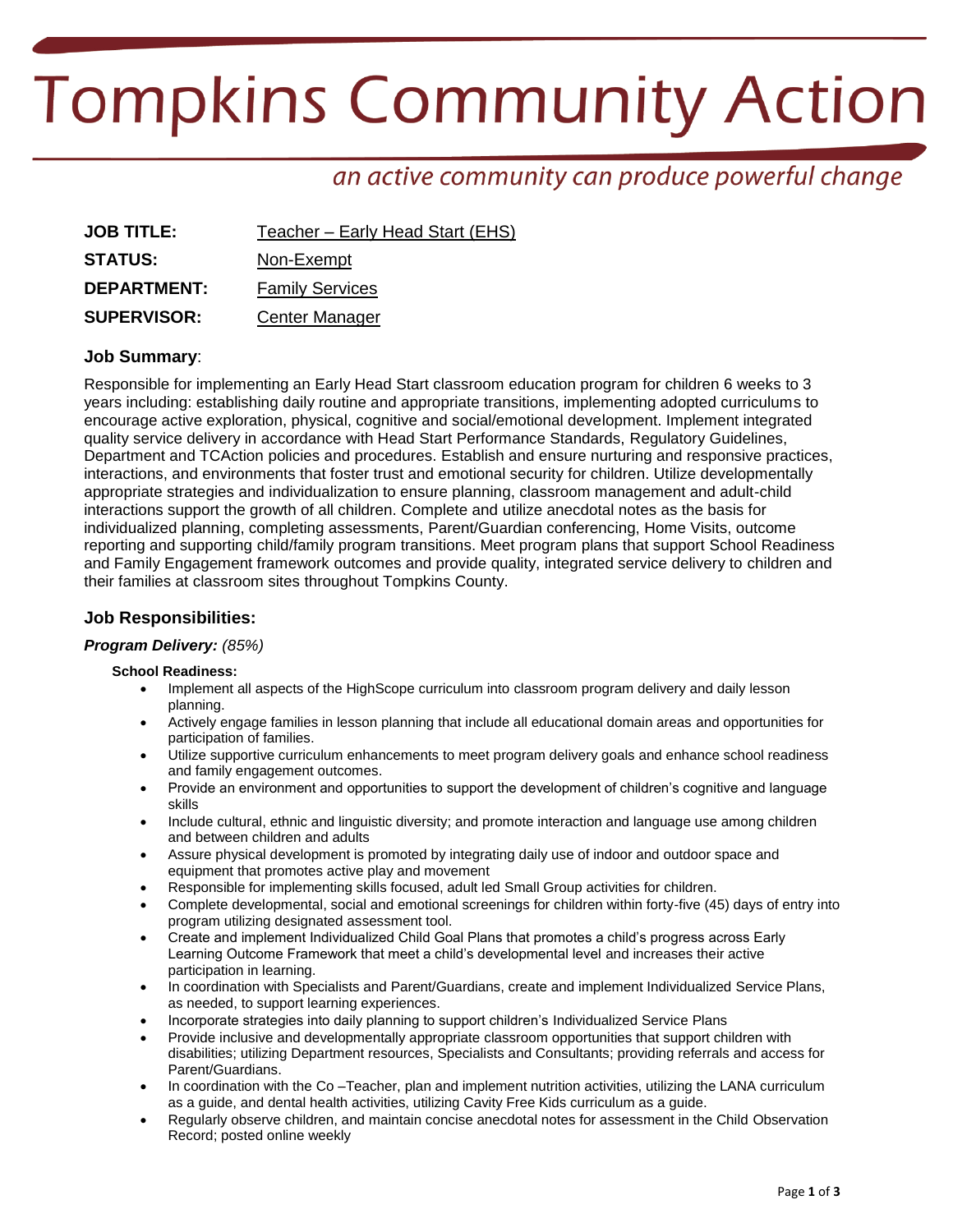- Collaborate with Specialists, Consultants and Agency staff to support children and families program goal outcomes.
- Actively engage in daily and weekly planning with classroom team

#### **Family Engagement***:*

- Maintain an open, friendly and informative relationship with children's families that encourage their participation in the program.
- Employ a culturally competent and flexible approach when working with various cultures by supporting the home language, culture, and household composition of children and families
- Create and encourage daily family volunteer opportunities in the classroom.
- Offer families opportunities to increase their developmental observation skills by providing information that encourages participation at classroom.
- Provide Parent/Guardian Conferencing opportunities at regular intervals and when requested by families; minimally two (2) Parent/Guardian conferences and two (2) Home Visits per program year
- Partner with families to create home to classroom consistency which supports both program and home family goals.
- Provide information and advocate for family involvement in Policy Council and parent committees, includes planning and participation in meetings.
- Provide resources for children and families to acquire auxiliary community services as needed including family and adult education opportunities.
- Document all parent/guardian verbal and written communication daily; include monthly meetings, conferences and Home Visits as defined in Department Procedures.
- Participate in Child/Family Planning with classroom and program team, as defined in Department Procedures.
- Collaborate with program staff to support family's program option transitions by engaging families and coordinating with community partners in planning and implementing strategies that ensure successful transitions, including the transfer of records.
- Supervise Parents/Guardians, Interns and Community members as Volunteers in the classroom and program events.
- Support and participate in program recruitment and community involvement activities, as requested may include nights and weekends.

#### **Health, Safety & Security:**

- Actively ensure the health and safety of all children and families throughout classroom sites.
- Promote children's security and attachment by responding promptly and consistently to their needs
- Establish and maintain, in collaboration with Supervisor and Specialist staff, a classroom child supervision plan that ensures staff are actively engaged and closely supervising all the children at all times
- Maintain current knowledge of individual children's special needs; including medical, nutrition, and education Individualized plans.
- Maintain accurate count of children in attendance at all times, utilizing method of frequently counting children, in accordance with NYS Office of Children and Family Services Child Care Regulations
- Ensure a healthy and safe physical environment for children to prevent and reduce injuries and illness; notifying Supervisor of any unsafe condition in a timely manner
- Ensure room arrangement, schedule and monitoring of children is conducive to competent, direct supervision
- Enhance each child's strengths by encouraging self-control through setting clear, consistent limits and having realistic expectations to encourage respect for others'.
- Ensure the Daily Classroom Safety Checklist, Daily Attendance, Health Check, and Meal Count documentation is completed, including daily electronic submission, based on classroom plan, in the absence of Co-Teacher and according to Department Procedures
- Support all components for the implementation of program food services delivery, as defined by classroom and/or /site plans.
- Adhere to Site Plan, and Supervisor direction, for playground safety checks and daily clean-up
- Maintain current knowledge of individual family's special circumstances, such as: child custody and restraining order documentation.
- Maintain knowledge of, and act as, Mandated Reporter; follow guidelines and complete documentation as defined in Department Procedures.

# *Reporting: (10%)*

- Complete classroom planning form, including documenting individualized children and family involvement activities
- Prepare Child Progress Reports reflective of child assessment data, observations and all relevant information pertaining to the child's development.